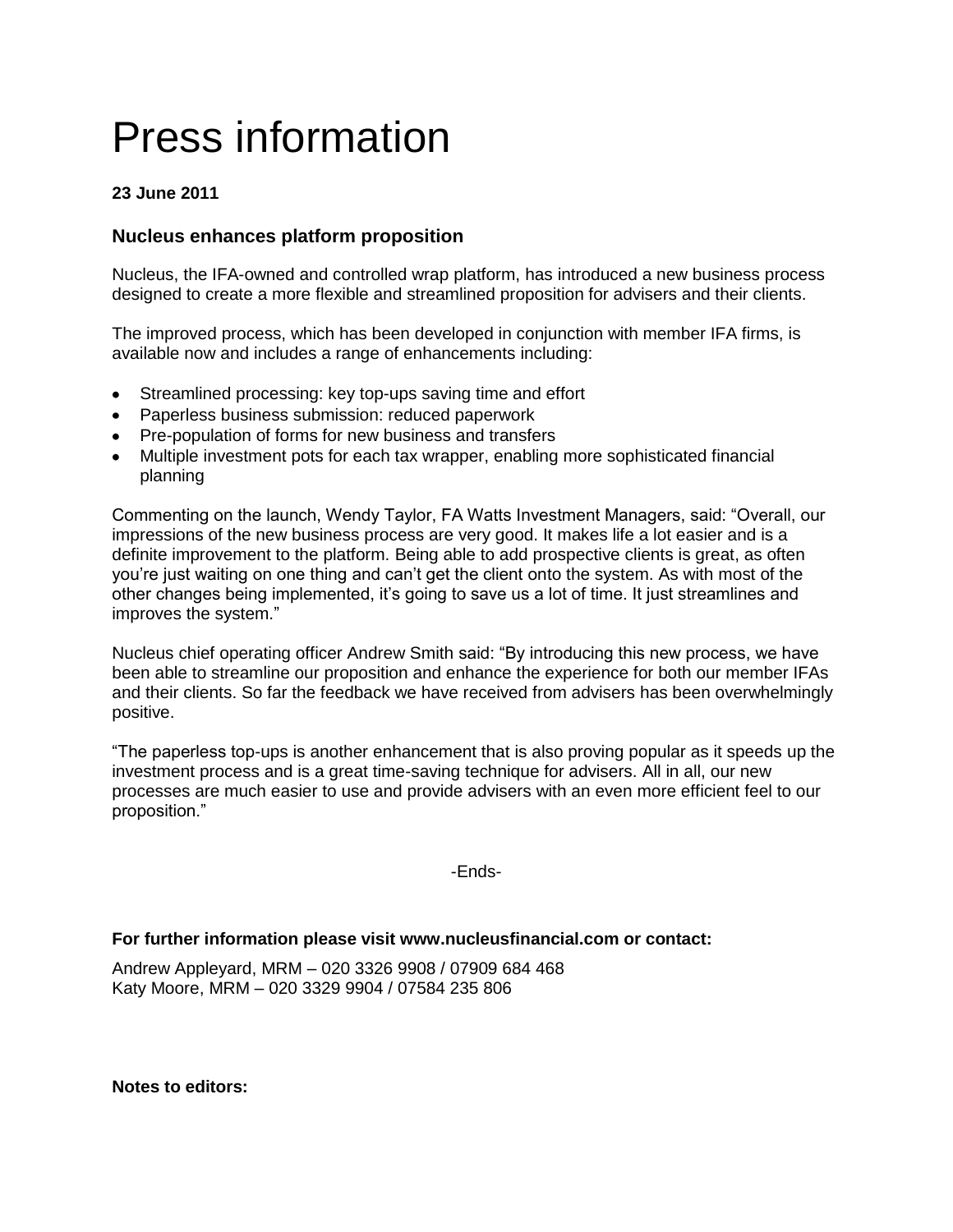#### **New business process:**

| <b>Feature</b>             | Change                                                     |
|----------------------------|------------------------------------------------------------|
| Multi Account creation     | Multi account creation allows you to make applications     |
|                            | for more than one account at the same time, e.g. buy       |
|                            | an Isa for several clients at the same time.               |
| Pre-population of forms    | Pre-population of forms means that key forms such as       |
|                            | transfer and re-registration authorities are populated     |
|                            | and can be printed out.                                    |
| Paperless top ups          | Paperwork is significantly reduced as a wet signature is   |
|                            | only required on client declarations.                      |
| Additional data capture    | Additional data capture allows information such as         |
|                            | retirement age and nationality to be added.                |
| Asset selection tool       | The asset selection tool is a simplified mechanism for     |
|                            | finding assets and creating investment direction. It will  |
|                            | now work in the same way as model portfolio self-          |
|                            | service, where you can put in any part of the asset        |
|                            | name and the search will return any asset with those       |
|                            | characters. This means that you no longer have to          |
|                            | scroll through a large drop-down list to find the asset    |
|                            | you're looking for.                                        |
| Designation                | Additional data fields have been added for designated      |
|                            | accounts. So, for example, you can now label an            |
|                            | account 'school fees'.                                     |
| Preview before submission  | A summary screen is now available which will allow you     |
|                            | to review the application before you submit. This will     |
|                            | allow you to make changes and correct errors, meaning      |
|                            | greater accuracy and less re-work.                         |
| Streamlining of submission | Instead of having to go through every screen each time     |
|                            | you submit new business, you now only have to go           |
|                            | through the screens applicable to the type of application  |
|                            | you are submitting, saving time and effort. For            |
|                            | example, if the application contains a transfer only, you  |
|                            | can select this option at the start of the application and |
|                            | the screens containing re-registrations, payments and      |
|                            | withdrawals will not be displayed.                         |

### **About Nucleus**

Nucleus Financial Group is an online wrap based business platform.

Nucleus was founded in 2006 by a number of high quality IFAs who shared a commitment to create a market where advisors have the infrastructure and desire to place the client centre stage.

Since foundation Nucleus has established itself as a major force for change in the market. It is now a community of IFA businesses who through ownership and control of the business process seek to create a better customer experience.